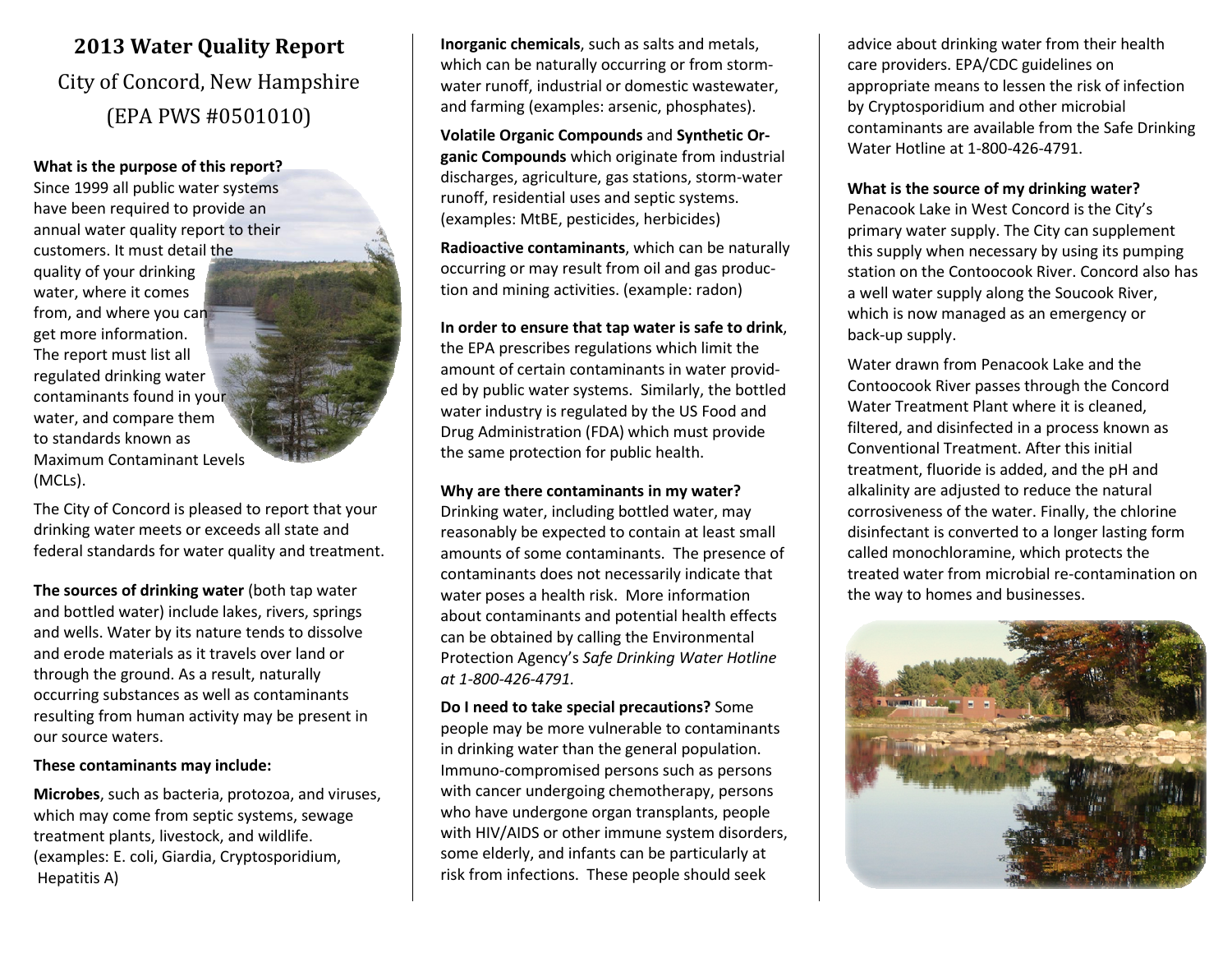# Results of 2012 Water Quality Testing All tests were done during 2012 unless otherwise indicated.

## Table 1. Hutchins Street Water Treatment Plant – Penacook Lake

**SUBSTANCES FOUND:** 

| Substance<br>(Date Tested)               | Level<br>Measured              |                    | <b>MCL</b>                                            | <b>MCLG</b>        | <b>Meets</b><br>Limits? | <b>Likely Source</b>                                                                                                         |
|------------------------------------------|--------------------------------|--------------------|-------------------------------------------------------|--------------------|-------------------------|------------------------------------------------------------------------------------------------------------------------------|
| <b>Barium</b>                            | <b>Highest Measurement:</b>    | $0.003$ mg/L       | $2 \text{ mg/L}$                                      | $2$ mg/L           | <b>YES</b>              | Erosion of natural deposits.                                                                                                 |
| Chloramines                              | Average                        | $2.2 \text{ mg/L}$ | MRDL: 4 mg/L                                          | MRDLG:<br>$4$ mg/L | <b>YES</b>              | Water additive used to control microbes.                                                                                     |
|                                          | Range of Measurements:         | $1.6 - 2.4$ mg/L   |                                                       |                    |                         |                                                                                                                              |
| Copper                                   | 90th Percentile:               | $0.045$ mg/L       | AL: 1.3 mg/L                                          | 1.3 $mg/L$         | <b>YES</b>              | Corrosion of household plumbing systems; ero-<br>sion of natural deposits; leaching of wood pre-                             |
| (2011)                                   | # above the AL:                | 0 sites            |                                                       |                    |                         | servatives.                                                                                                                  |
| Fluoride                                 | Average:                       | $0.8$ mg/L         | $4$ mg/L                                              | 4 mg/L             | <b>YES</b>              | Erosion of natural deposits; water additive which<br>promotes strong teeth; waste from fertilizer and<br>aluminum factories. |
|                                          | Range of Measurements:         | $0.7 - 0.8$ mg/L   |                                                       |                    |                         |                                                                                                                              |
| Lead                                     | 90th Percentile:               | $3 \mu/L$          | AL: $15 \mu/L$                                        | $0 \mu/L$          | <b>YES</b>              | Corrosion of household plumbing systems, ero-<br>sion of natural deposits.                                                   |
| (2011)                                   | # above the AL:                | 1 site             |                                                       |                    |                         |                                                                                                                              |
| Total<br>Organic Carbon                  | Average % Removal:             | 39%                | TT: minimum removal is<br>26%, or must meet alternate | n/a                | <b>YES</b>              | Naturally present in surface waters.                                                                                         |
| (TOC)                                    | Range of % Removal:            | $33\% - 42\%$      | criteria.                                             |                    |                         |                                                                                                                              |
| <b>Total Haloacetic</b><br>Acids (HAA5s) | <b>Highest Annual Average:</b> | $20 \mu/L$         | Annual Average 60 µ/L.                                | n/a                | <b>YES</b>              | By-product of drinking water disinfection with<br>chlorine.                                                                  |
|                                          | Range of Measurements:         | $10 - 25 \mu/L$    |                                                       |                    |                         |                                                                                                                              |
| Total<br>Trihalomethanes<br>(TTHMs)      | Highest Annual Average:        | $31 \mu/L$         | Annual Average                                        | n/a                | <b>YES</b>              | By-product of drinking water disinfection with<br>chlorine.                                                                  |
|                                          | Range of Measurements:         | $23 - 39 \mu/L$    | $80 \mu/L$ .                                          |                    |                         |                                                                                                                              |
| Turbidity                                | <b>Highest Measurement:</b>    | 1.00 NTU           | TT: maximum of 1 NTU<br>and at least                  | n/a                | <b>YES</b>              | Soil runoff.                                                                                                                 |
|                                          | Lowest Monthly OK              | 99.4%              | 95% of tests $\leq$ 0.3 NTU.                          |                    |                         |                                                                                                                              |

What is Turbidity? Why do we measure it? It is a measure of the cloudiness of the water. Surface water systems monitor it because it is a good indicator of water quality and thus helps measure the effectiveness of the treatment process.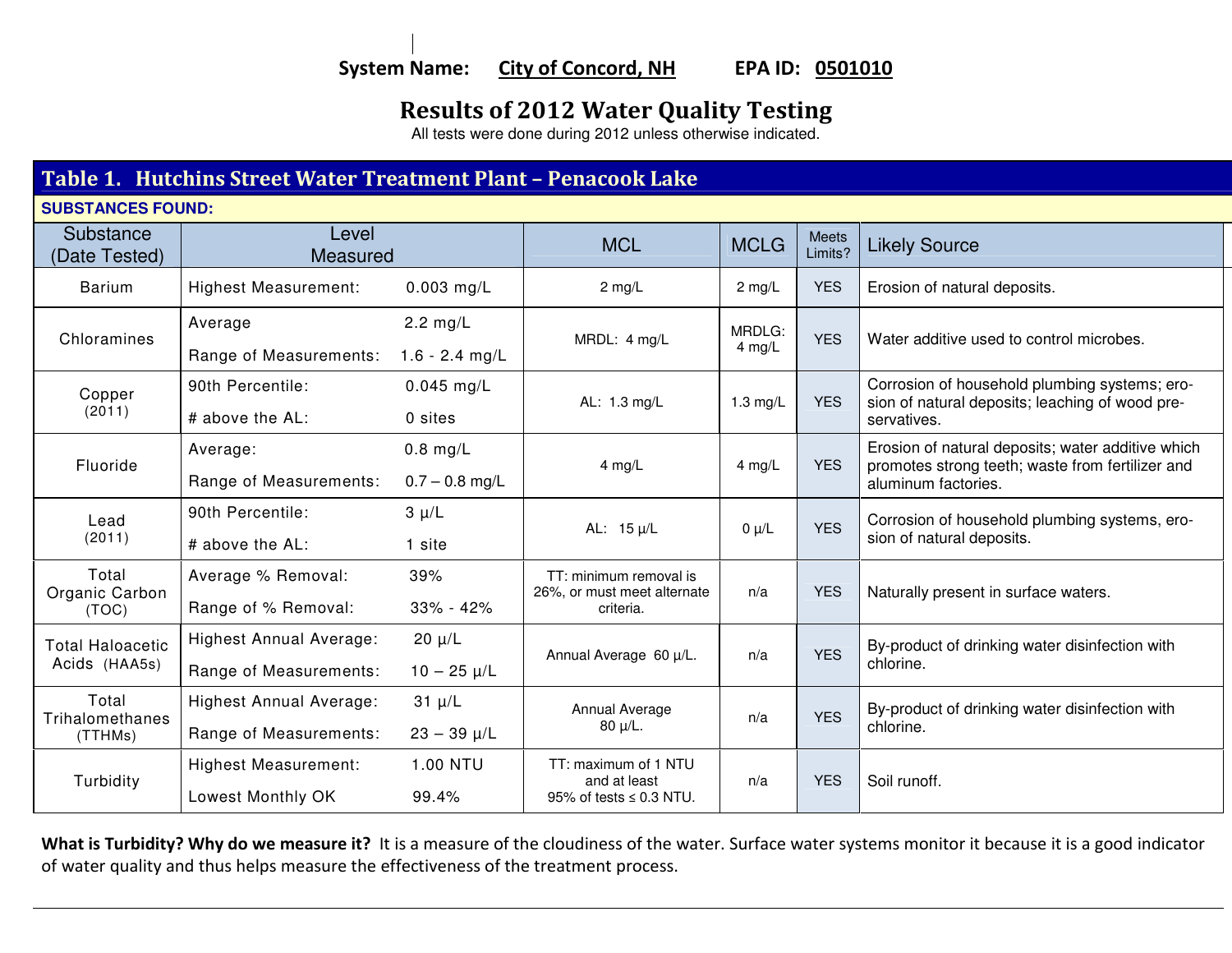Although the City's wells are not in regular use, we monitor water quality according to the required schedule. If the wells were to be activated, the water would be disinfected, pH and alkalinity adjustments would be made, and fluoride would be added.

## Table 2. Sanders Station Wells – emergency use only

| <b>SUBSTANCES FOUND:</b>   |                   |                                      |                  |               |                  |                                                                                                                                  |
|----------------------------|-------------------|--------------------------------------|------------------|---------------|------------------|----------------------------------------------------------------------------------------------------------------------------------|
| Substance<br>(Date Tested) | Level<br>Measured |                                      | <b>MCL</b>       | <b>MCLG</b>   | Meets<br>Limits? | <b>Likely Source</b>                                                                                                             |
| <b>Barium</b>              | Average<br>Range  | $0.003$ mg/L<br>$0.002 - 0.004$ mg/L | $2 \text{ mg/L}$ | $2$ mg/L      | <b>YES</b>       | Discharge of drilling wastes; discharge from<br>metal refineries; erosion of natural deposits.                                   |
| Chromium                   | Average<br>Range  | $<$ 1 $\mu$ g/L<br>$< 1 - 1$ µg/L    | 100 $\mu$ g/L    | 100 $\mu$ g/L | <b>YES</b>       | Discharge from steel and pulp mills; erosion of<br>natural deposits.                                                             |
| Fluoride                   | Average<br>Range  | $0.1$ mg/L<br>$< 0.1 - 0.2$ mg/L     | 4 mg/L           | 4 mg/L        | <b>YES</b>       | Erosion of natural deposits; water additive which<br>promotes strong teeth; discharge from fertilizer<br>and aluminum factories. |
| Nitrate<br>(as Nitrogen)   | Average<br>Range  | $0.2$ mg/L<br>$< 0.5 - 0.6$ mg/L     | 10 $mg/L$        | 10 mg/L       | <b>YES</b>       | Runoff from fertilizer use; leaching from septic<br>tanks, sewage; erosion of natural deposits.                                  |

## Definitions:

MCLG - Maximum Contaminant Level Goal: The level of a contaminant in drinking water below which there is no known or expected risk to health. MCLGs allow for a margin of safety.

MCL - Maximum Contaminant Level: The highest level of a contaminant that is allowed in drinking water. MCLs are set as close to the MCLGs as feasible using the best available treatment technology.

AL - Action Level: The concentration of a contaminant which, if exceeded, triggers treatment or other requirements which a water system must follow.

TT - Treatment Technique: A required process intended to reduce the level of a contaminant in drinking water.

MRDL - Maximum Residual Disinfectant Level: The highest level of a disinfectant allowed in drinking water. There is convincing evidence that addition of a disinfectant is necessary for control of microbial contaminants. MRDLG - Maximum Residual Disinfectant Level Goal: The level of a drinking water disinfectant below which there is no known or expected risk to health. MRDLGs do not reflect the benefits of the use of disinfectants to control microbial contaminants.

mg/L - milligrams per Liter. A unit of concentration, also called parts per million, or ppm.

ug/L - micrograms per Liter. A unit of concentration, also called parts per billion, or ppb.

n/a - not applicable.

NTU - Nephelometric Turbidity Unit.

TTHM - Total Trihalomethanes.

HAA5 – Haloacetic Acids.

< -- Less than. Below the limit of detection. Less than detectable.